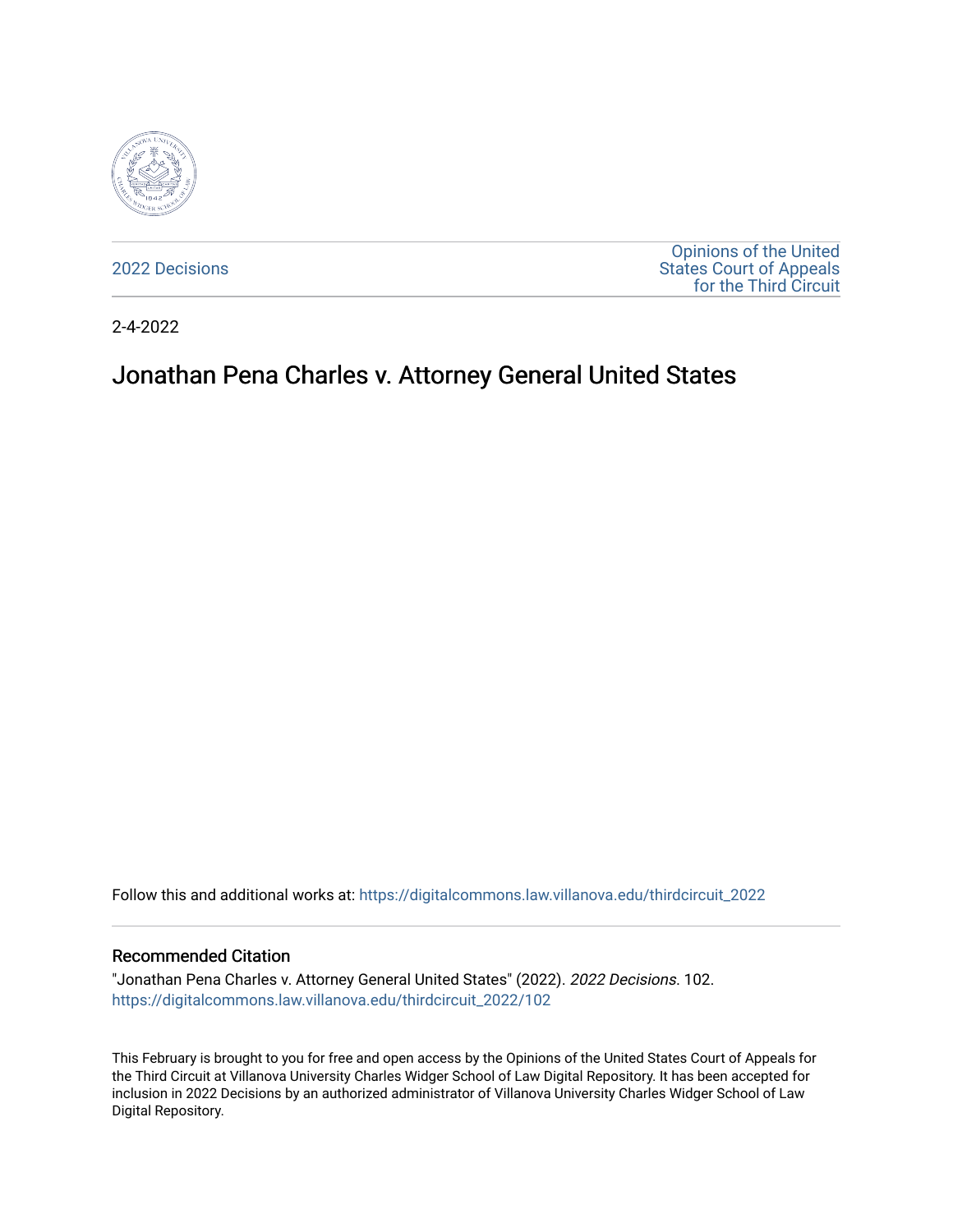## CLD-071 **NOT PRECEDENTIAL**

## UNITED STATES COURT OF APPEALS FOR THE THIRD CIRCUIT

\_\_\_\_\_\_\_\_\_\_\_

No. 21-3021 \_\_\_\_\_\_\_\_\_\_\_

JONATHAN ABDIAS PENA CHARLES, AKA Jonathan Pena Williams Petitioner

v.

ATTORNEY GENERAL OF THE UNITED STATES OF AMERICA

\_\_\_\_\_\_\_\_\_\_\_\_\_\_\_\_\_\_\_\_\_\_\_\_\_\_\_\_\_\_\_\_\_\_\_\_

On Petition for Review of an Order of the Board of Immigration Appeals (Agency No. A060-509-153) Immigration Judge: Alice Song Hartye

\_\_\_\_\_\_\_\_\_\_\_\_\_\_\_\_\_\_\_\_\_\_\_\_\_\_\_\_\_\_\_\_\_\_\_\_

Submitted on a Motion for Summary Action Pursuant to Third Circuit LAR 27.4 and I.O.P. 10.6 January 27, 2022 Before: AMBRO, SHWARTZ, and BIBAS, Circuit Judges

> (Opinion filed February 4, 2022) \_\_\_\_\_\_\_\_\_

> > OPINION\* \_\_\_\_\_\_\_\_\_

PER CURIAM

<sup>\*</sup> This disposition is not an opinion of the full Court and pursuant to I.O.P. 5.7 does not constitute binding precedent.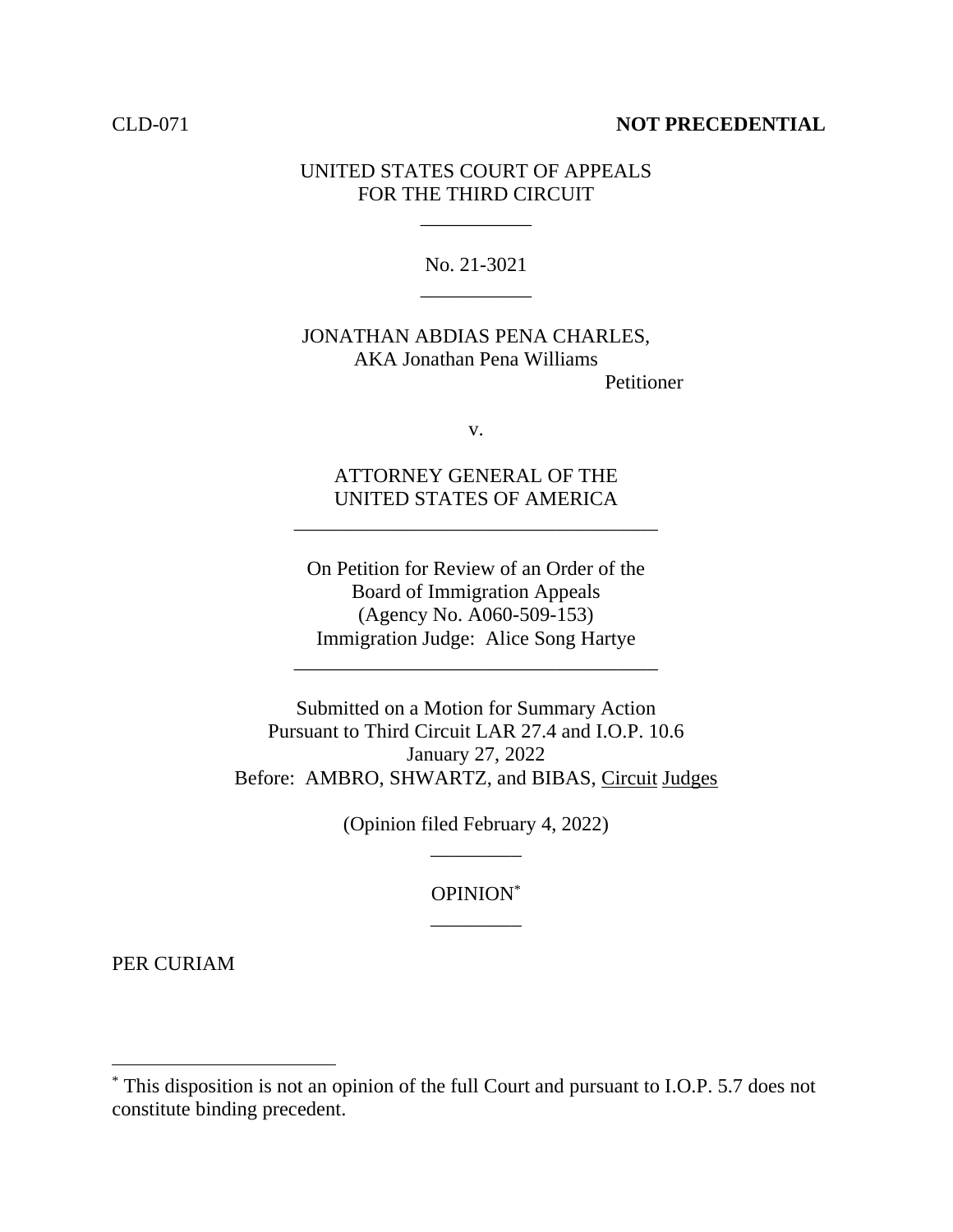Jonathan Abdias Pena Charles petitions for review of an order of the Board of Immigration Appeals ("BIA"), which affirmed the Immigration Judge's conclusion that he was removable as charged and ineligible for cancellation of removal. On the Government's motion, we will summarily deny the petition for review.

Pena Charles is a citizen of the Dominican Republic who was admitted to the United States as a lawful permanent resident in 2009. In November 2013, Pena Charles committed offenses that resulted in his conviction in Pennsylvania for terroristic threats and intent to terrorize another. See 18 Pa. C.S.A. § 2706(a)(1). In March 2021, the Government charged him with removability as a noncitizen convicted of a crime involving moral turpitude. See 8 U.S.C. § 1227(a)(2)(A)(i).

Appearing before an Immigration Judge, Pena Charles challenged the charge of removability. The IJ rejected that argument, noting that this Court had specifically concluded that a conviction under  $\S 2706(a)(1)$  categorically is a "crime involving moral turpitude." Javier v. Att'y Gen., 826 F.3d 127, 131 (3d Cir. 2016). Pena Charles also sought to apply for cancellation of removal under 8 U.S.C. § 1229b(a). The IJ denied that request, holding that Pena Charles was not statutorily eligible because he had not accrued seven years of continuous residence. In particular, the IJ concluded that Charles Pena's commission of the offense that rendered him removable triggered the stop-time rule. See 8 U.S.C. § 1229b(d)(1) (providing that the seven-year period terminates upon commission of certain criminal conduct). The Board of Immigration Appeals affirmed without opinion.

Pena Charles filed timely a pro se petition for review (Doc. 1), and two motions

2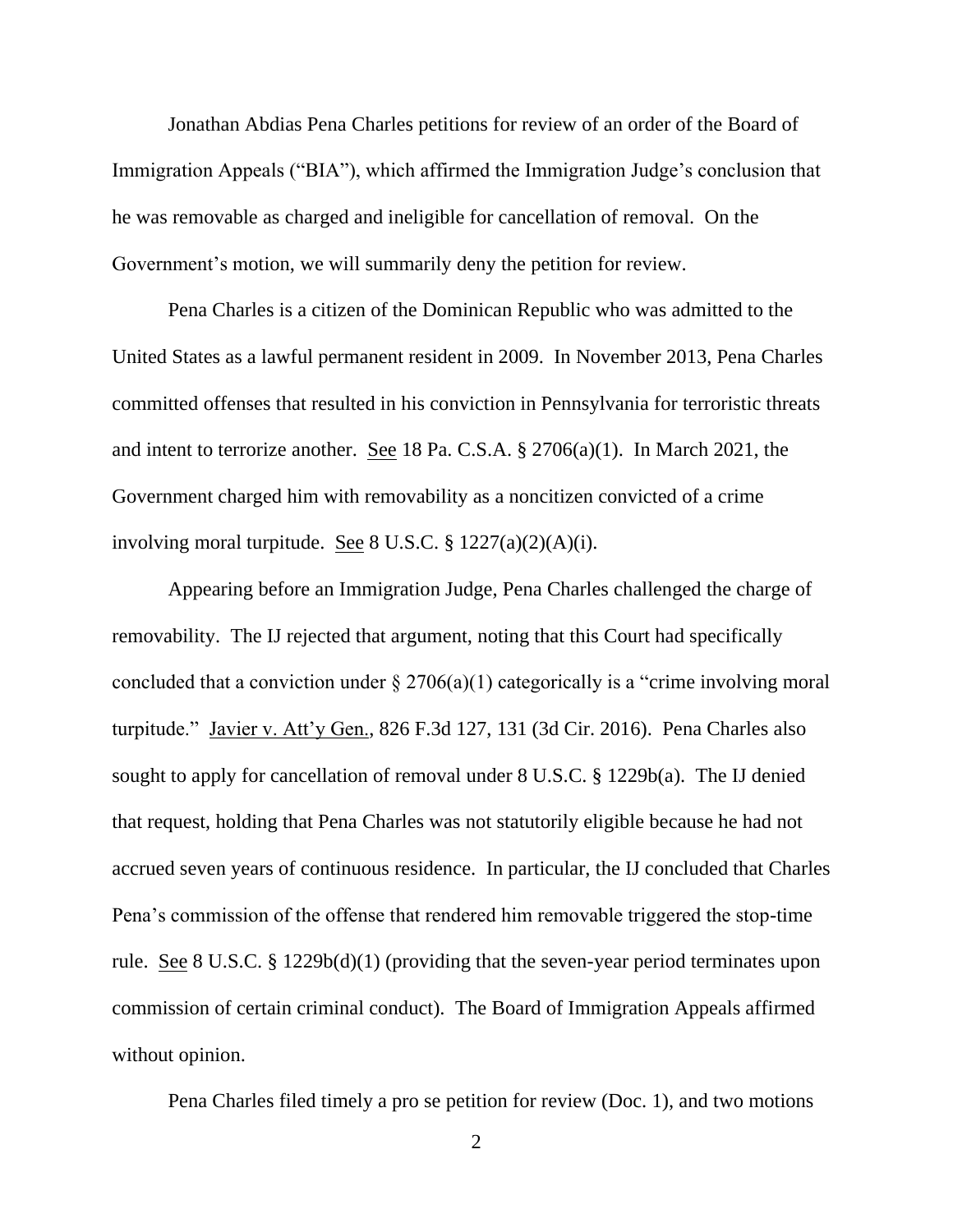for a stay of removal. (Docs.  $2 \& 7$ .) Thereafter, Pena Charles filed his pro se brief. (Doc. 15.) The Government opposes the stay motions, (Doc. 6 & 8), and has filed a motion to summarily deny the petition for review. (Doc. 16.)

We have jurisdiction under 8 U.S.C. § 1252. We review questions of law de novo, see Yusupov v. Att'y Gen., 518 F.3d 185, 197 (3d Cir. 2008), and we may take summary action if Pena Charles' petition does not present a substantial question, see 3d Cir. I.O.P. 10.6.

Pena Charles argues that his terroristic threats conviction under  $\S 2706(a)(1)$  does not render him removable because it does not categorically involve moral turpitude. Pet'r's Br., at 6-9. As the IJ noted, we rejected a similar argument in Javier. 826 F.3d at 131. In that case, the petitioner claimed that his Pennsylvania conviction under § 2706(a)(1) for making terroristic threats did not qualify as a crime involving moral turpitude because the statute encompasses the non-turpitudinous crime of threatening to commit a simple assault. Id. We rejected that argument, noting that the "focus in determining whether  $\S 2706(a)(1)$  is a crime involving moral turpitude is not the threatened 'crime of violence,' but the communication of the threat and its requisite scienter." Id. We explained that "a threat communicated with a specific intent to terrorize is an act 'accompanied by a vicious motive or a corrupt mind' so as to be categorically morally turpitudinous." Id. at 132. Because section  $2706(a)(1)$ "unambiguously requires that the threat be communicated with a specific 'intent to terrorize[,]'" we held that the petitioner's conviction was categorically morally turpitudinous. Id.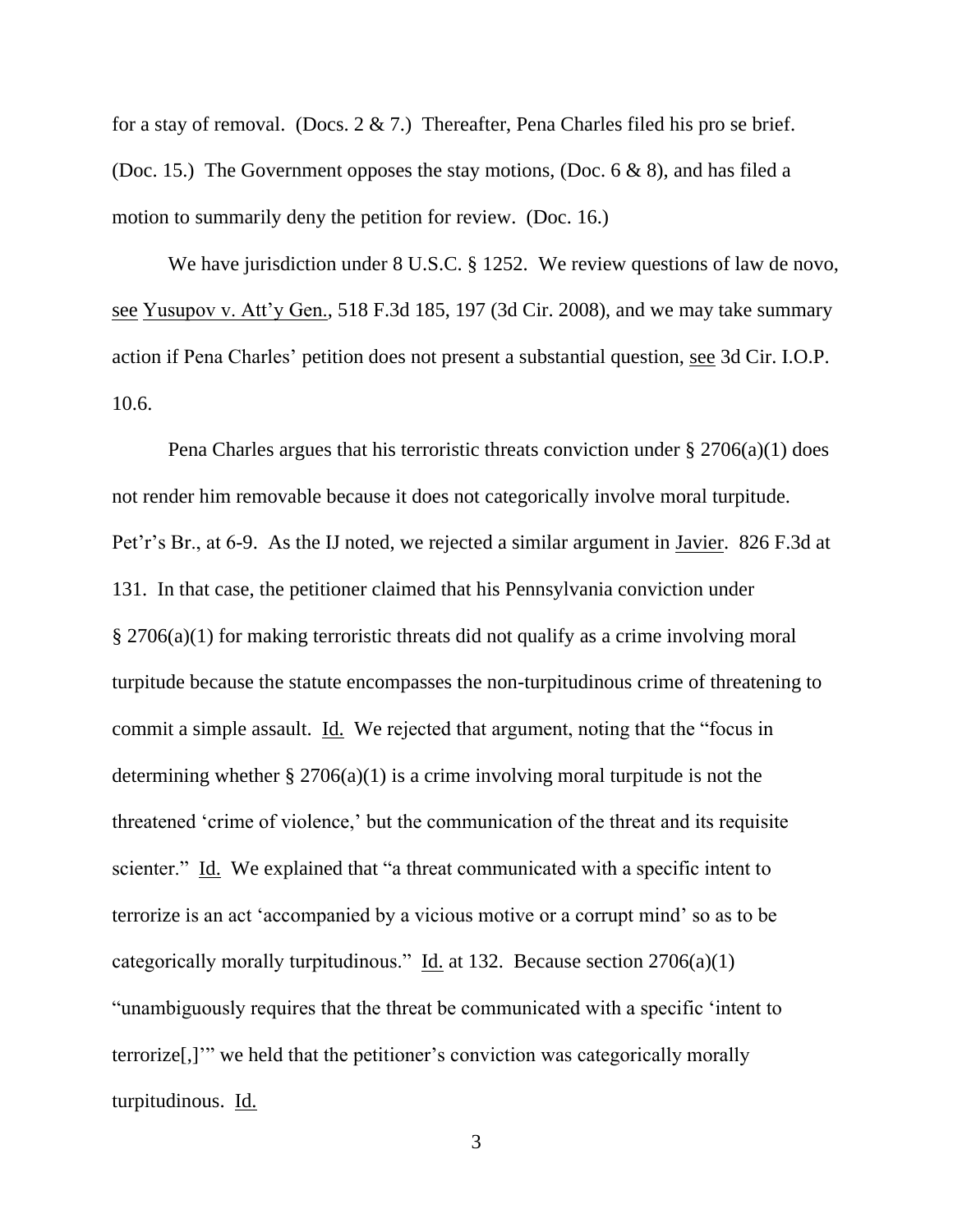Notably, Pena Charles does not attempt to distinguish Javier. He does, however, note that we held in Larios v. Att'y Gen., 978 F.3d 62, 71-72 & n.4 (3d Cir. 2020), that New Jersey's terroristic threat statute is not a crime involving moral turpitude. See Resp. to Mot. for Summ. Disposition, at 2-3. But the statute of conviction in that case – N.J.S.A. 2C:12-3(a) – is distinguishable from § 2706(a)(1) because it criminalized "reckless threats," without requiring "a specific intent to terrorize." Larios v. Att'y Gen., 978 F.3d 62, 71-72 & n.4 (3d Cir. 2020). He further alleges that "Pennsylvania courts apply § 2706 in an indivisible manner that includes a reckless *mens rea*." Stay Mot., at 6. Pena Charles' argument, however, relies on the pre-1999 version of the Pennsylvania statute, which, like the New Jersey terroristic threats offense, included threats made in reckless disregard of the risk of causing terror. See United States v. Martinez-Paramo, 380 F.3d 799, 804 (5th Cir. 2004) (noting that the prior version of Pennsylvania's terroristic threats statute "did not break the offense into separate subsections"). By contrast, in the version of the statute pursuant to which Pena Charles was convicted, § 2706(a)(1) does not contain a mens rea of recklessness. Instead, recklessness is encompassed in  $\S 2706(a)(3)$ . Accordingly, the IJ properly held that Pena Charles' offense was categorically a crime involving moral turpitude.

Pena Charles did not challenge the denial of cancellation of removal on appeal to the Board (Administrative Record, 4-9), in his merits brief, or in opposition to the Government's motion for summary disposition. Accordingly, we cannot review that determination. See 8 U.S.C. § 1252(d)(1); Castro v. Att'y Gen., 671 F.3d 356, 365 (3d Cir. 2012) ("A petitioner's failure to exhaust an issue by presenting it to the BIA deprives